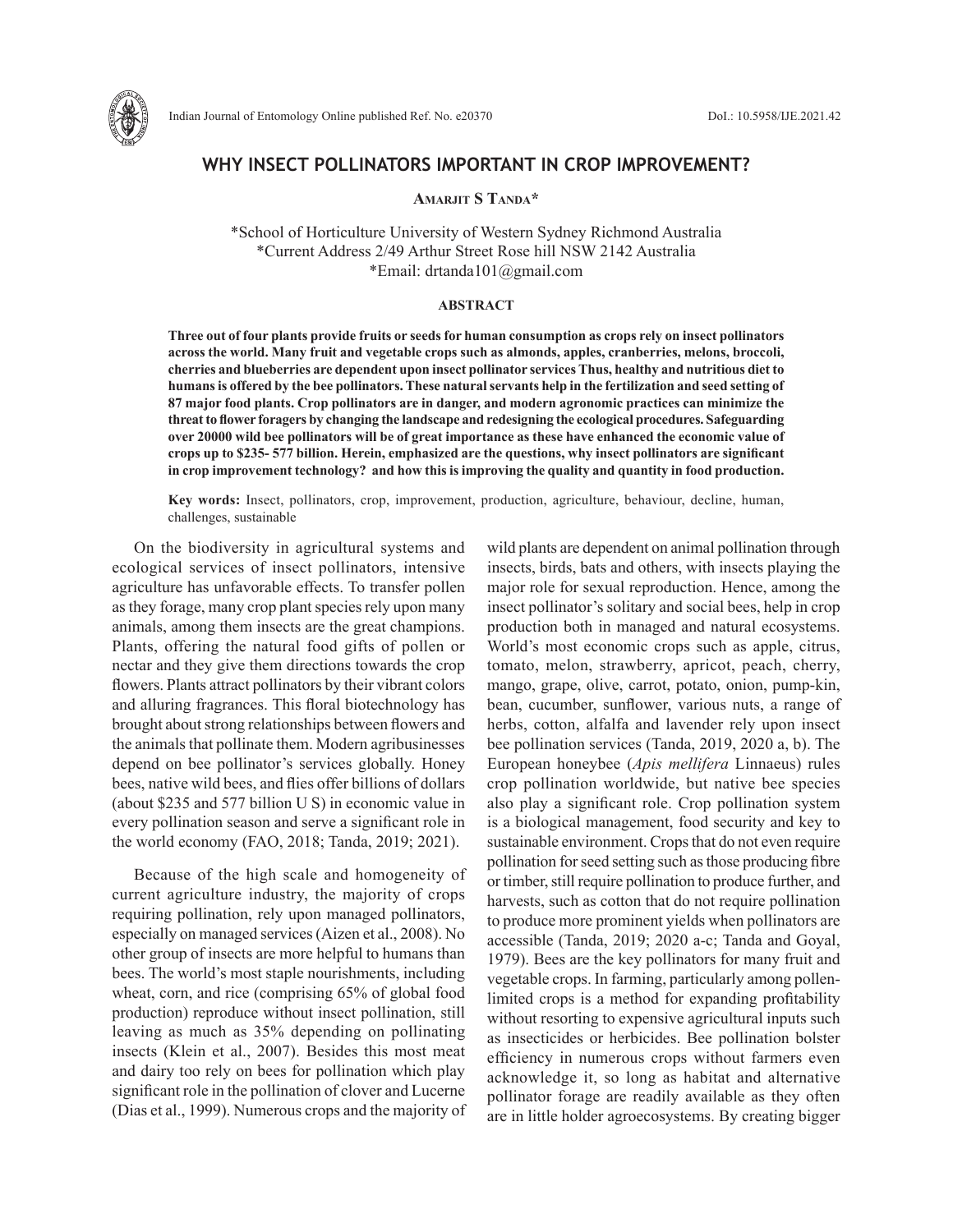fields and landscapes for agriculture, the living space that pollinators may need becomes limited or finished. Expanding over-dependence on pesticides for pest and disease control is also highly destructive to beneficial insects such as pollinators, except if arranged and embraced with outrageous consideration (Tanda, 2019; 2021).

Crop pollination is a valuable insect service and we often do little to encourage them. As traditional faming systems are being changed to more man uses to meet out the increasing need of food security, we should know what pollination services are most significant for food security, and how we can protect bee services in sustainable farming systems. Bee pollinator varies from crops and cultivars. Numerous crops do not require insect pollinator, however may give rise to better quality fruit and seed if pollinated, and a number of others are strictly self-pollinated or cross-pollinated. Some flowers require specific pollinators while others are pollinated by a variety of foragers, and many crops are wind or water pollinated. Effective pollinators of the same crop may vary from one site to another. Honey bees (*Apis*  spp.) alone pollinate crops that have an added economic value of over \$14 billion to the agriculture (FAO, 2018; da Silva, 2018; Tanda, 2019, 2020 a, b, 2021). Honey bees are indispensable for the production of almond, alfalfa and sunflower seed, apple, cherry, melon, and berries. Only a few species of bees can be used for commercial pollination services, health and improved management is critical for agricultural productivity (da Silva, 2018; Tanda, 2019). Entpollinatology (from ancient Greek ἔντομον (entomon or ent), meaning 'insect', +pollination or pollinate, act of transferring pollen grains and -λογία (-logia), meaning 'study of') is the first time proposed technical term describing as branch of biology in which insects are involved or used to transfer pollen grains to the stigma of the flower for pollination which is very critical process in the fruit production of crop plants. Pollinatechnology is described as pollina= pollen + technology= the techniques or methods used in to transfer pollen grains from the male anther of a flower to the female stigma.

#### **Apiculture in crop improvement**

Apiculture industry is significant because it offers honey bees with a shielded place to work and make a colony to live. It's important to maintain the bee population healthy, as bees pollinate many of our food crops. Beekeeping also gives an environment in which to study bee habitat and their behaviour. US Department of Agriculture (2019) provided land managers and scientists with methods to evaluate the relationship between bees and the landscape. It offers a basis for making decisions about where to put their apiaries for the summer and fall after crop pollination ends so that the colonies will be in a position to build up strong healthy and in numbers in time for migration to California for almond pollination. As it produces honey, a unique product that is the honey bee is the most versatile commercial pollinator. By puzzling declines of honey bee colonies throughout the world, the impudence of honey bees for agroecosystem was severely challenged in the past several years (Aizen and Harder, 2009; van Engelsdorp et al., 2007). The chronic exposure to acaricides is required to control the parasitic mite *Varroa destructor*. Such uses negatively affects agriculture (Barnett et al., 2007; Desneux et al., 2007; Karise, 2007). Any decline of supervised honey bees and the loss of wild pollinators are of increasing concern as there exists a relationship between insect pollinators and food security. The global health of honey bees is at a great risk, doubtlessly. Significant negative effects on honey bees and other insect pollinators are there by the destruction and fragmentation of natural and seminatural habitats as well as land use escalation in agro-environment (Rathcke and Jules, 1993; Tscharntke et al., 2005; Kremen et al., 2004, 2007; Steffan-Dewenter and Westphal, 2008;). Honey bees are attacked by parasitic mites (*Varroa destructor, Acarapis woodi, Tropilaelaps* spp.), fungi (*Nosema* spp., *Ascosphaera apis*), bacteria (*Paenibacillus* larvae, *Melissococcus plutonius*), numerous viruses, and scavengers from beetles and mice to bears during life stages that is most important issue. While for others they remain elusive, but some of these parasites and pathogens the consequences for individual bees and colonies are known.

Non-Apis bees too need a particular crop species or can be manipulated in greenhouse agroindustry. Hence, the practices and techniques that support the commercialization of wild non-*Apis* pollinators are also in high demand. The most important requirements are the conservation and restoration of their habitat including managed farms, urban parks, and golf courses because many bees can nest in small habitat patches, in the natural areas, wild lands, Bottom of Form and humandominated areas. These bees are threatened by shrinking habitat necessary for their biological requirements, or parasites and brood diseases. If they can be produced in adequate large populations and managed for pollination services, native species will be better used to enhance the pollination in crops. Since flower guests gain no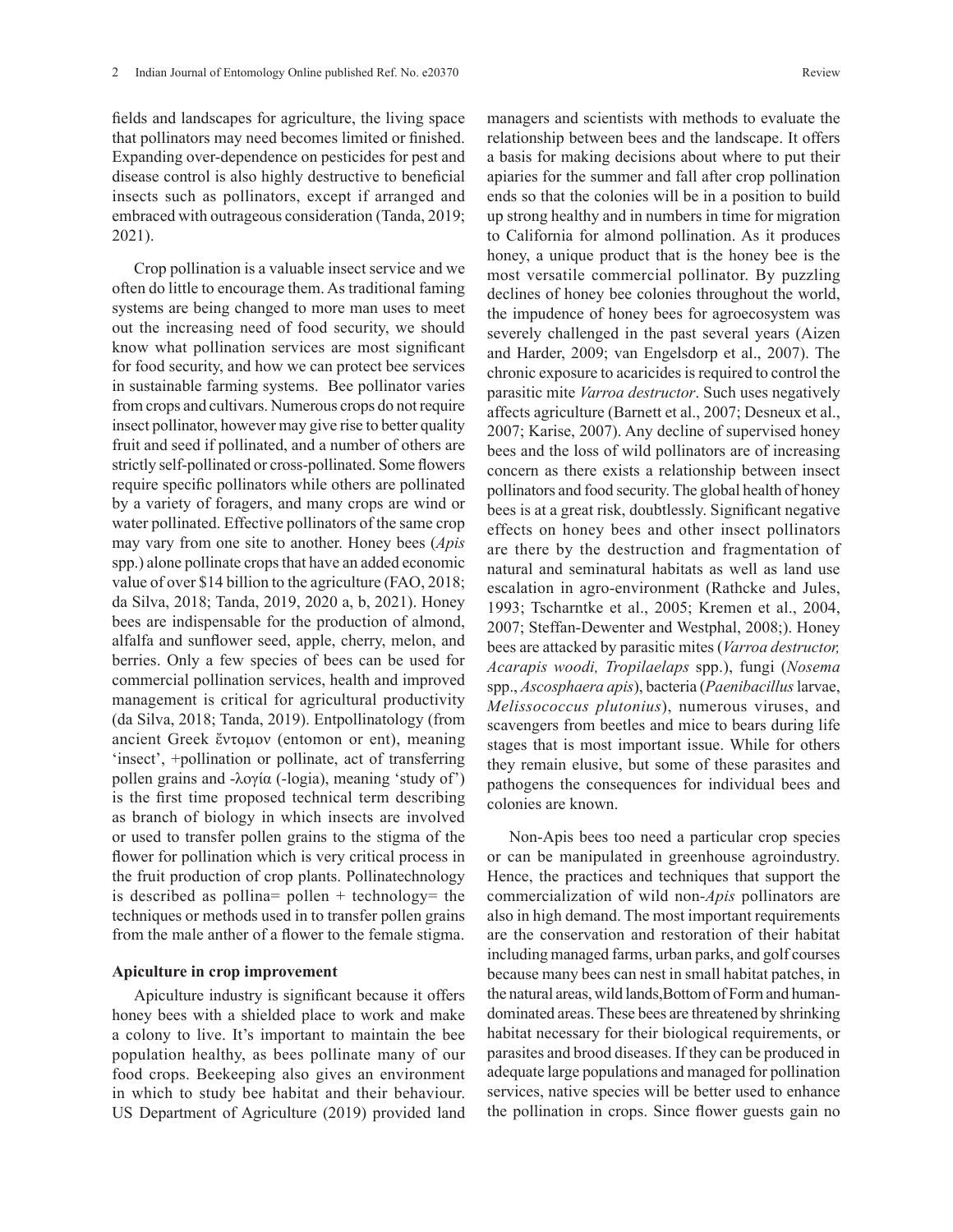direct benefit by pollinating flowers, rewards must draw them. The most widely recognized way plants draw in creatures to visit their flowers is by giving sustenance, for example, nectar, pollen or oils. While looking for these prizes in the flower, dust from the flower›s anthers may adhere to the body of the creature. At the point when the creature visits consequent flowers looking for more rewards, pollen from its body may hold fast to the stigma of these flowers and once more, new dust may adhere to the body of the creature. Pollination is a basic need in the sexual reproduction of crop flowering plants. Majority of the flowering plants dependent upon bees for the transfer of pollen dust (Nabhan and Buchmann, 1997; Renner, 1988). Pollination is a basic need for sexual proliferation in seed delivering plants (spermatophytes), taking into consideration hereditary recombination and the development of a hereditarily exceptional seed. This mingling of genetic material expands the capacity of probably a portion of a plant's posterity to get by in a universe of erratic ecological changes. Maintenance of this genetic variability in a population is necessary for Evolution by natural selection process to occur, and therefore is the ability of a plant population to adapt to changing environmental influences. The genetic variation in the next generation is larger by cross-pollination, in which pollen from the flower of one plant is transferred to the stigma of another flower plant. Reshuffling of genetic material also occurs in meiosis, to produce gametes. So even self-pollination, in which pollen grains are transferred from the stamens to the stigma of a same flower (or from one flower to another on the same plant) permits the maintenance of crop genetic variations (Tanda, 2019; 2021).

For some plants it has demonstrated invaluable to depend on pollination via animals. Numerous plants depend on wind or water resources for pollination, but must deliver a lot of pollen grains to ensure the chances of interception by the receptive stigma. By depending upon pollination by animals, the plant wastes less pollen as compared to pollination by wind or water. Then again, the plant may exhaust extra vitality to advance pollination by creatures; one model is the generation of nectar to remunerate pollinating creatures. Likewise, insect pollinators can transfer disease organisms from one plant to another along with pollen grains. Flowers contrast colossally in shading, aroma, size and shape; and they are visited by an equally diverse morphological and taxonomic array of creatures. Most common flower visitors are insects belonging to Hymenoptera, Lepidoptera, Diptera and Coleoptera orders. Yet, several

species of birds, bats, and other mammals also regularly visit and pollinate flowers (da Silva, 2018; Tanda, 2019).

In pollination biology, a typical perspective is that plants should specialize on a small subset of these visitors in order to ensure effective pollination. Furthermore, undoubtedly, regardless of the enormous morphological and taxonomical diversity of potential interaction partners, flowers show trait combinations that seem to reflect the morphology, behaviour and physiology of certain pollinator types (Faegri and van der Pijl, 1979). Red coloured, odourless flowers with deeply hidden and dilute nectar seem to be adapted to hummingbirds or perch-ing birds; blue coloured bilaterally symmetric flowers with moderately hidden and relatively concentrated nectar combined with a pleasant odour are thought to be adapted to bees (Baker, 1975). Pollination syndromes are found across diverse taxonomic groups of plants and seem to be a consequence of specialization and convergence in evolution. Plants and animals have coevolved over millions of years, since the Cretaceous time frame. Plant pollination depends on the behaviour of many species of animals, from insects to birds to mammals, which transport pollen from stamens to pistils, a key step in the seed reproduction of most flowering plants. Pollinators provide a crucial ecosystem service that results in the out-crossing and sexual reproduction of many and improving livelihoods and by the role they play in conserving biological diversity in agricultural and natural community of living organisms. Lowered agricultural yields and deformed fruit often result from insufficient pollination rather than from a deficiency of other agrochemicals. In common biological systems, the visual clues of insufficient pollination are more unobtrusive than in agriculture, but the consequences can be as severe as the disappearance of a plant species. A perceptible reduction in fruit and seed eating animals, the loss of vegetation cover and ultimately, if keystone species are involved, the demise of healthy ecosystems and their services.

Natural eco environments and agricultural systems rely upon pollinator diversity to maintain overall biological diversity. A variety of materials, including dry wood (especially wood with empty beetle burrows), bare ground, vegetation-free embankments, mud, resins, sand (for some bees), carrion (for certain flies), host plants (for bees, moths and beetles) and caves (for certain bats) contribute to the diverse environment needed to maintain pollinator diversity. Pollinator diversity is gigantic which contain, more than 20,000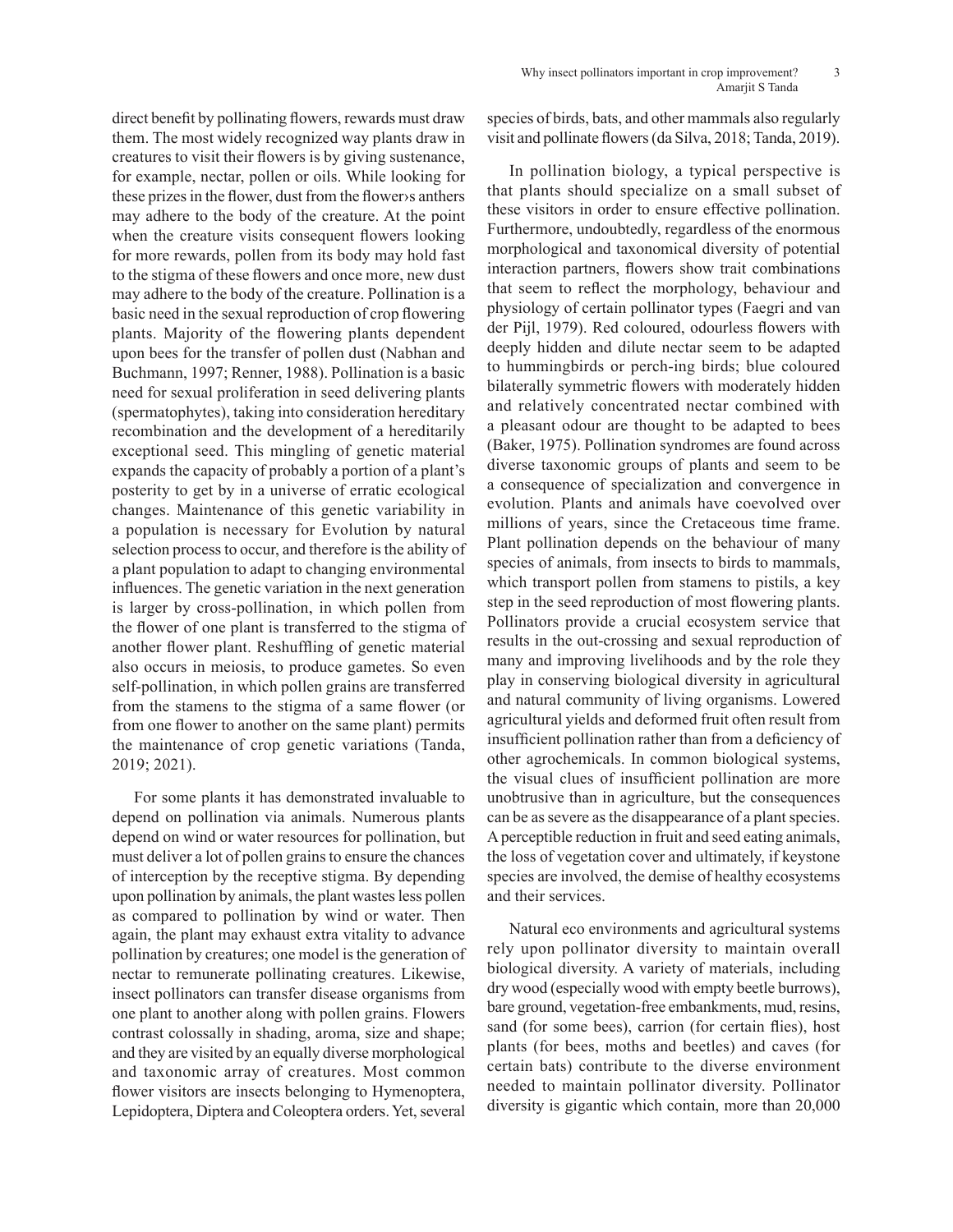pollinating bee species in the world, as well as numerous insects and vertebrates. Pollinators differ from many other suppliers of essential ecosystem services because they are often part of highly specific pollinator-plant relationships. Where there are very specific niche requirements for the plants and their pollinators, loss of the pollinator can have falling effects across the agroecosystem. A few bees that pollinate small herbaceous plants depend on openings in dry wood to nest, and when the wood is removed plant fruitfulness is reduced (FAO, 2018).

#### **Significance of honey bees**

Managed honey bees are the most profitable pollinators as far as agricultural financial matters. All these hyper-efficient insects can provide pollination to virtually any crop. Almonds are almost entirely dependent upon honey bee cross pollination for better seed setting. The production of blueberries, squash, watermelon, and other fruits without honey bees, would be greatly lowered, driving up prices and disrupting the marketplace. According to the USDA, a honey bee colony is worth 100 times more to the community than to the beekeeper- meaning the value they deliver extends well beyond their actual price. Honey bee pollination has helped make fruits, nuts, and vegetables more accessible to consumers (USDA, 2018). The importance of pollination in agribusiness has been perceived for centuries (Kevan and Phillips, 2001), with male flowers to ensure that dates would form on their trees, ancient Assyrian temple carvings depict winged deities pollinating female date palms (Buchmann and Nabhan, 1996). To manage and propagate captive colonies of stingless bees in logs, is mentioned in Maya of Mesoamerica. In the history, the mechanism of flower pollination was investigated by Koelreuter (1733-1806) and Sprengel (1750-1815) in pollination ecology.

The irony, however, is that although the importance, and fragility, of pollination for agriculture and Nature conservation has been known for a long time, there appears to have also been a popular belief that flowering plants always somehow seem to get pollinated and bear fruits and seeds and carry on into the next generation. Thus, the science of pollination ecology has not advanced adequately, and this makes ample room for new and established researchers to contribute to knowledge about pollinators and the plants they pollinate, whether in natural or agroecosystems. Surprisingly, even the identities of major and minor pollinators for many major crops plants worldwide remain unknown. Pollination refers to the transfer of pollen from the male parts of the flower to the female parts. This is especially critical in plants where different sexes are found in different plants or flowers. Pollination is a resource that is vital to agricultural productivity. Insect pollinators for example are practically essential in fruit and vegetable crop production. This is especially because pollinators increase or enhance seed set, improve seed and fruit quality, as well as improve genotype progeny (Fig. 1).



Fig. 1. A schematic model on sexual reproduction in angiosperms (designed by A S Tanda)

Pollination may be indispensable when all the other conventional inputs of water, fertilizer and pest control are taken into consideration. The pollinators however are currently under threat arising from: agricultural development, habitat fragmentation, agricultural chemicals (pesticides and herbicides), destruction of foraging and nesting sites, spread of pests and diseases. In USA, bee poisonings from pesticides result in annual losses of \$14.3 million. We have a chance to avert a huge biological disaster - the large-scale loss of pollinator abundance as nature is rapidly disappearing all over the planet due to biological and climatic disturbances. All this is well known to apiculturists, biologists, ecologists, entomologists and other environment experts from many fields. Owing to a serious decline of bee pollinators, mostly decision makers are badly enlightened about the huge bio-ecological catastrophe worldwide. To eradicate utmost poverty in developing countries, recognition of the significance of bee pollination services will be an important ethical and practical drive in the world. Honey bees contribute fairly in rural development to secure and sustainable livelihoods, in addition to offering a critical role in crop pollination and thus improving the quality and yields (FAO, 2018).

#### **Buzz pollination**

Buzz pollination or sonication is a mechanism of vibrations performed by social /or solitary bees to release pollen which is firmly held by the anthers. Pollen can only be free when the stamens are shaken by vibrating movement of bees in many flowering plants. Not by the honey bees, buzz-pollination is carried out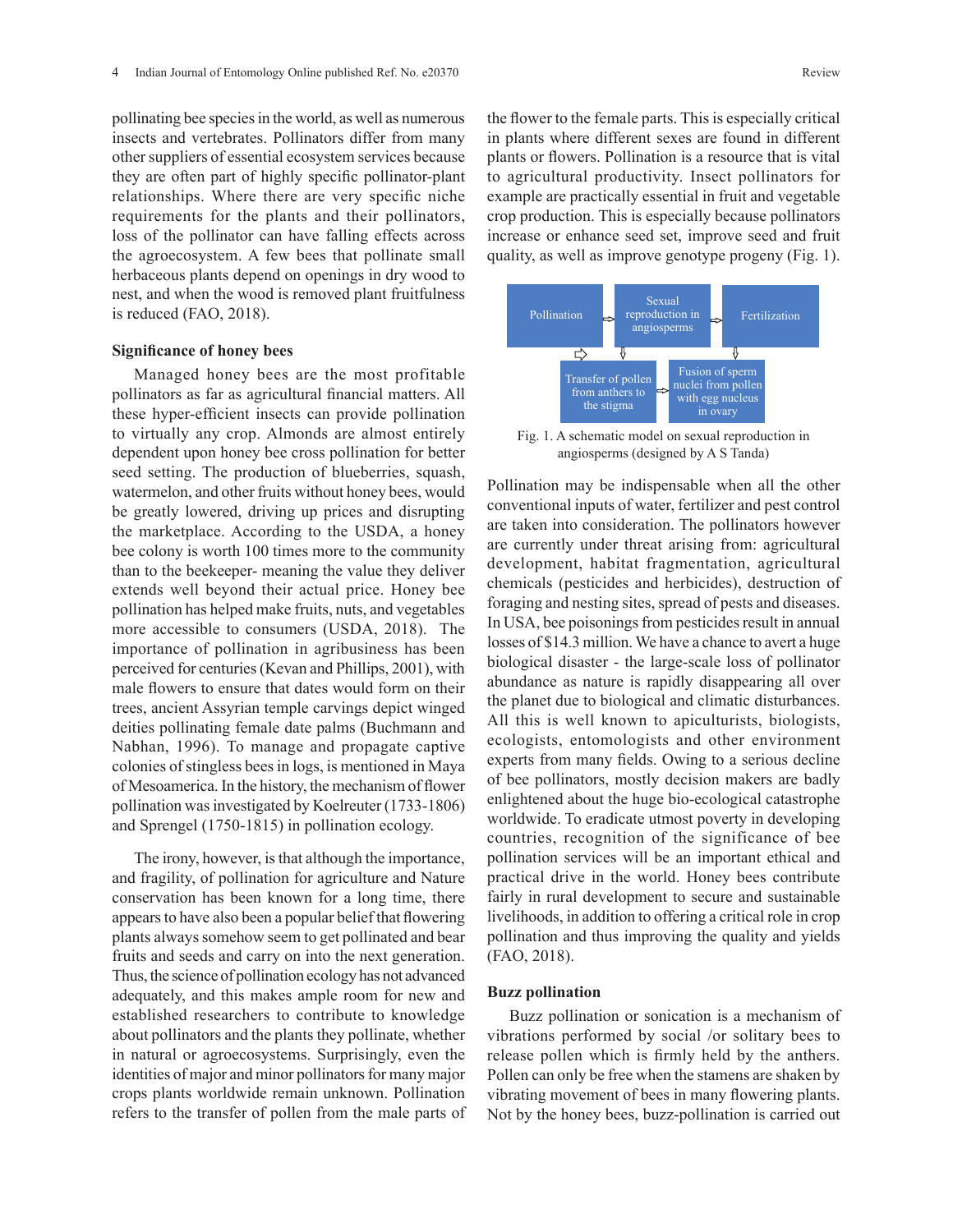by bumblebees, carpenter bees and by the *Melipona* stingless bees. There implies a new dimension for the application of bees as pollinators crops that need to be pollinated in greenhouse environment in the absence of natural pollinators. For seed production in crops the honey bees are considered to be the most significant tool. For the pollination of greenhouse crops and ornamental plants, bumble bees and solitary bees are being utilized (Estes et al., 1983). Due to the habitat loss by land use changes, more monoculture practices and, ill effects of pesticides and herbicides, despite more recognition of their important role in pollination, the population abundance and biodiversity of honey bees is declining (Fig. 2).



Fig. 2. Schematic decline in honey bee populations and diversity (designed A S Tanda)

Modern intensive agriculture and certain ways for managing our environment may have important consequences for the ecological position and the conservation of bees in this environment. Pollination is a threatened system from highly managed agriculture to uncultivated wilderness. Pesticides take their toll, insecticides directly killing pollinators and herbicides indirectly by reducing insect pollinators (Fig. 3). Certain improvements, the use of agro-chemicals and of genetically modified crops are considered to be detrimental for beekeeping (da Silva, 2018; Tanda,



Fig. 3. Schematic model on bee pollination crisis solution (designed A S Tanda)

2019). There are several reasons why honey bees are perhaps one of the most studied insects probably next to Drosophila. The value of crops that require pollination by honey bees, in the United States alone, is estimated to be around \$24 billion each year and commercial bee pollination was valued around \$10 billion (FAO, 2018; da Silva, 2018). There is a tendency to consume more bee-pollinated crops, making honey bees more and more important in agriculture. The honey bees are not domesticated in true sense but one had to understand and adjust his methods to gain maximum from the hard labor of honey bees. Contribution of bee keeping to agriculture and horticulture is very valuable. Over 50 million hectares under crops are benefited by the bee pollination services in India (da Silva, 2018; Tanda, 2019). Due to pollination services by bee's yields are enhanced in oilseeds, pulse crops, vegetables and fruits. Considering the recurring shortages of edible oils, pulses and other food crops, the significance of pollination can be acknowledged (FAO, 2018). An ancient coevolved practice involving animals and plants in mutualism, bee pollination is basic to agricultural crop production.

To change the demography of beekeeping and availability of crop pollinators honey bee diseases are a big threat to the industry. As a part of conservation, forestry, agroforestry, sustainable agriculture and development, significant assistance of wild natural pollinators, domestication of unused potential pollinators, and more environmentally sensitive human exploitation of the biodiversity are urgently required. As reciprocal selective factors, pollinators and crop flowers, have been closely and mutually interrelated for 200 million years. To produce some amazing inventive pollination mechanisms, they have developed together. For example, figs to a wasp, *Blastophaga*; *Phlox* to a diurnal butterfly, *Hemoris*; Yucca to a tineid moth, *Pronuba*; red clover to bumble bees; Trollius to a blade fly, *Chiastochaeta*; etc, several entomophilous species of crops are adapted to certain insects for seed setting. The flowers have very striking resemblances with the females of certain wasp species of *Scolia,* in some orchids, eg. *Ophrys insectifera*. For the visual simulation of flowers resembling their females, thus pollinating them incidentally, male wasps visit the blossoms not for nectar or pollen. In organic evolutionary development, this considerable relationship between plants and their pollinators is one of the most important occurrences. To the agriculture world about 200 billion US dollars/ year is the added potential economic value of insect crop pollination. On our planet in pollinating the 250,000 kinds of wild flowering plants, more than one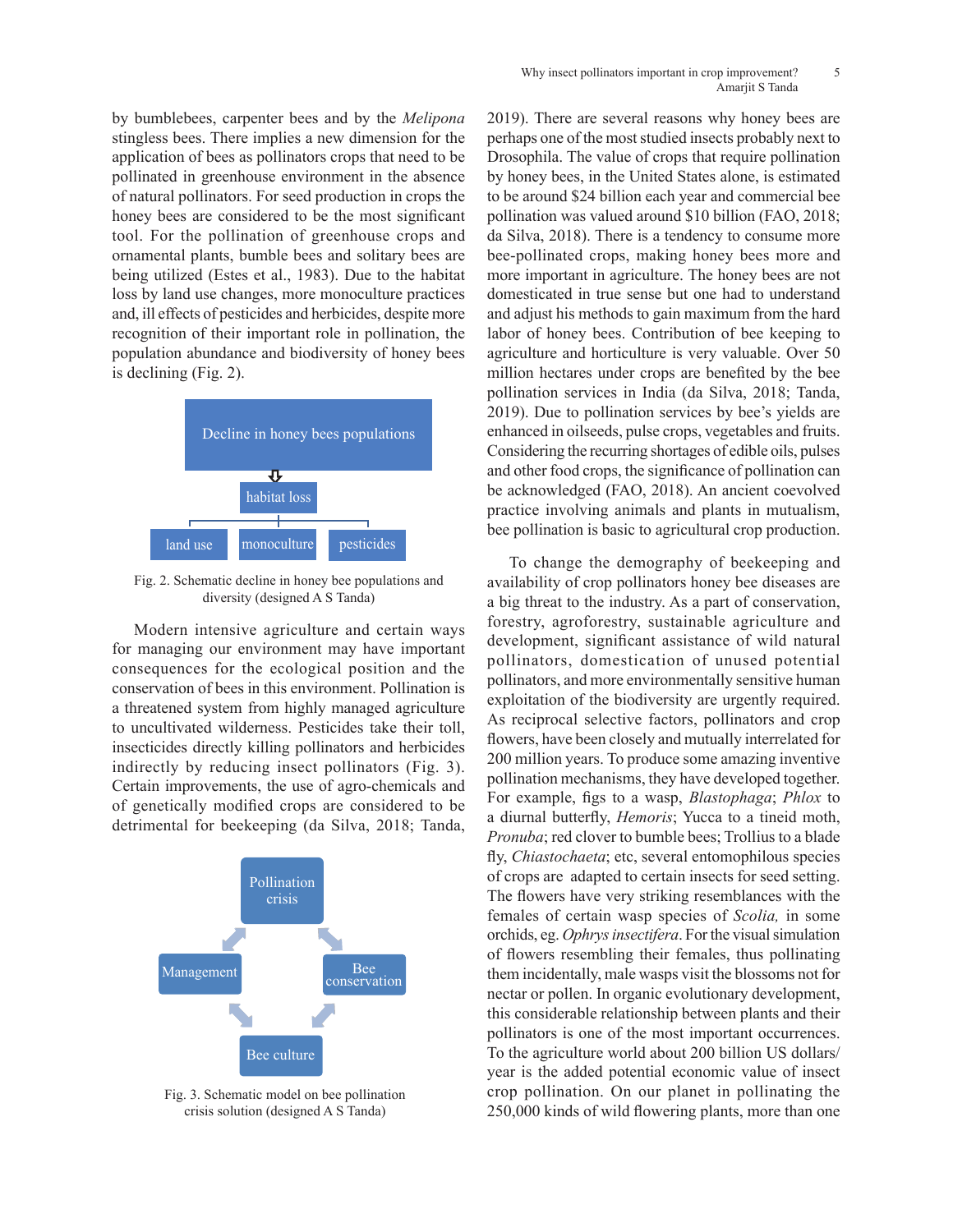lakh different animal pollinator species are valuable (FAO, 2018). As many as 1,500 species of birds and mammals give out the services as the flower pollinators in addition to bees, wasps, moths, butterflies, flies and beetles. Globally, perching birds, flying foxes, fruit bats, snails, slugs, possums, lemurs and a gecko serve as efficient crop pollinators, however, hummingbirds are the effective flower pollinators in many states of the US (Bartomeus and Dicks, 2019). At a very alarming rate, the population level of wild and domesticated bee pollinators is decreasing worldwide.

Globally they are about 500 insects including butterflies, moths, bees, wasps, ants, beetles are an important source of calories and proteins as natural supplements. Leading to death of nearly 20% of the caterpillars, in the U.S.A. at Cornell University, it was observed that monarch butterfly caterpillars eating Bt corn toxic pollen blown on to milkweed plants near Bt corn fields had suffered significant adverse effects. For moths and butterflies, and deplete nesting materials for bees, these toxins can finish nectar sources for pollination and affect larval host plants adversely. To minimize pollinator's exposures to poisoning chemicals, farmers can move to more insect pollinatorfriendly practice of agriculture (da Silva, 2018). In India, due to the indiscriminate application of chemicals as well as environmental pollution, the abundance of approximately 1,500 butterfly species, is alarmingly fluctuating. By the eradication of larval as well as adult food sources, feeding areas and nesting sites, other human alterations such as deforestation, and extension of farming and unrestricted urbanization are also a challenge to butterfly species to extinction. Due to the wanton eradication of living habitats in many areas of the subcontinent, the Travancore Evening Brown, the Malabar Tree Nymph, Bhutan Glory and Kaiser-I-Hind Butterfly are under near elimination.

Under local law, most spectacular and endangered species have various levels of protection and safety measures. For the survival of human and animal bioecology, next to bees and moths only butterflies are most effective pollinators of crops to help turn flowers into seeds, food, fruits and fibers. To save endangered species like butterflies and their habitats, based on sustainable exploiting wild creatures, wildlife farming can assist. Over the past decade, the growers of the Himalayan region have been complaining about the reduction in apple fruit production and quality due to bee pollination difficulties (van der Sluijs and Vaage, 2016). During the apple flowering season they have all disappeared now, there used to be a lot of wild bees, butterflies and moths in the past. The shortage of insect pollinators has, therefore, become an evaluative factor in insufficient crop pollination. Augmenting the populations of honey bees, bumblebees, sting less bees, and solitary bees, the pollination problem can be solved. In Maoxian County of Sichuan, China, hand pollination of apples is a common procedure (van der Sluijs and Vaage, 2016; da Silva, 2018; Bartomeus and Dicks, 2019; Tanda, 2019, 2020 a, b). At all levels among policy makers, planners, bee-keepers and growers, the awareness about the value of honeybee pollinators has to be put up. For pollination of different crops growers are already utilizing honey bees and solitary bees in western countries. From conventional honey production to crop pollination, the center of attention of beekeeping requires to change (da Silva, 2018).

#### **Recognition of insect pollinators**

Pollination by insect's supplies basic support of the structure and function of a wide range of natural the structure and function of a wide range of natural communities, and it increases aesthetic, recreational, and cultural aspects of human activity, its direct economic value to humans. Taking into consideration that economic and ecological importance, there is a need to identify species for which there is evidence of decline, analyzes the supposed causes of those declines, and discusses their potential consequences, need of monitoring, conservation and their restoration. The planet's most successful life forms are among angiosperms that produce seeds often enclosed within an edible fruit. Flower reproductive systems differ considerably among insect species, but two mechanisms are significant for sexual reproduction in all flowering plants: firstly the transfer of pollen from the anthers of a stamen to the stigma of a pistil (Fig. 4), secondly the fertilization, the blending of the sperm nuclei from



Fig. 4. Raspberry flowers and sexual reproduction (Photo A S Tanda)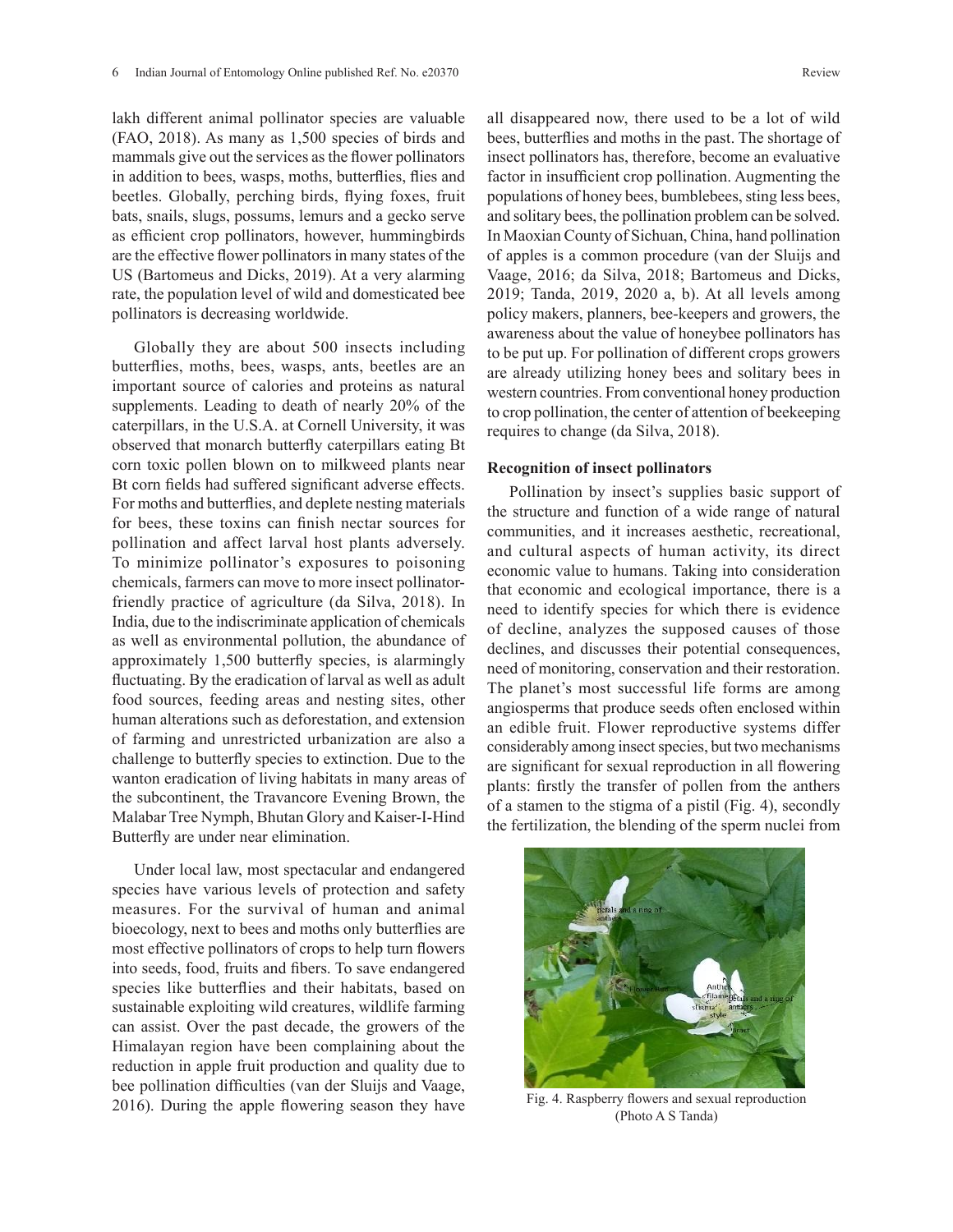pollen grains with the egg nucleus in the ovary to produce an embryo. Many crop plants self-pollinate, implies that pollen transfer occurs within the same flower or among the flowers on a single plant, usually because the anthers touch the adjacent stigma. However, majority of the flowering plants, depend on the transfer of pollen from other individuals known as crosspollination. Over 200,000 species of insect pollinators to various extents to meet their reproductive necessities. More than three-fourths of the planet's angiosperms depend on wind and water for pollen transfer. The fossil records are the evidences, angiosperms underwent a remarkable diversification between 130 million and 90 million years ago.

### **Self-seed fertilization barricades**

In different taxa, adaptations that decrease the likelihood of selfing is found. Dioecy and monoecy promote outcrossing, and that they achieved ecological dominance 100 million to 70 million years ago (Davies et al., 2004). For the dispersal of pollen dust, main among the various explanations provided for their spectacular ascendancy is the evolution of mutualistic associations among animal species (Labandeira et al., 1994) and seed formation (Herrera, 1989; Kevan, 1984). Mutualistic associations among creatures provide mobility of gametes to otherwise predominantly sessile terrestrial plants, which allows for greater genetic variation in crop plants as well as access to a wider range of bioecological opportunities through seed dispersal mechanism. For flowering plants, use of an insect partner to transport pollen increases the area in which potential mates can be found and promotes outcrossing, the merger of gametes from genetically distinct individuals. By increasing genetic variability through recombination associated with outcrossing is key although monoecious plants can receive self-pollen from male flowers on the same plant. Monoecious plants give rise to male and female flowers at different stages, and thus the chances of selfing is reduced. When the male and female flower parts mature at different times in hermaphrodite flowers, self-pollination within flowers is failed. Because the male and female parts of the same flowers are isolated, the probability of self-pollination in some plants, is minimized. Allowing self-pollination before the flower is too old to set fruit, the male and female parts of the flower come closer together as the flower ages in those species. Several angiosperms are self-incompatible, means pollen that is transferred on a stigma within the same flower (or another flower on the same plant) deterrent to selfing, is unable to succeed

fertilization. Self-incompatibility is under jurisdiction in complex and variable ways, and it involves the interplay of incompatibility alleles (of which there may be many) and their effects in the two parent plants (Matton et al., 1994).

Mechanisms to stop up self-fertilization can suddenly cease to function as a result of aging or environmental factors, especially temperature, the efficacy of self-incompatibility processes ranges from absolute to weak. Even when cross-pollination is not possible, shattering barricades down assures sexual reproduction in plants. Several species persevere exclusively and successfully live with self-pollinating and self-fertile flowers in spite of the omnipresence of outbreeding. In agriculture, few self-fertile species that can self-pollinate are of great significance. Where their native bee pollinators are not present many can set-up themselves in non-indigenous crop regions. In detail, the nature and evolutionary biology of cropbreeding systems are demonstrated by Richards (1997). Genetic variability in crop populations could ease the resistance to pathogens and herbivores, by permitting animals to adjust spatially and temporally in variable environments. It may contain hundreds of ovules and give rise to a fruit bearing hundreds of seeds as in tomato, kiwi fruit, cucumber, watermelon, or squash, or an ovary may have a single ovule and produce a fruit that bears only a single seed as in almond, avocado, coconut, plum, or cherry fruit plants. Some plants need many hundreds of pollen grains to fertilize all the egg cells to form seed as each seed results from the union of a sperm cell from a pollen grain and an egg cell. Some of the egg cells will not be fertilized and seeds will not set if a flower gets insufficient amount of pollen grains. Undersized fruits which have less value in the market are developed due to the result of incomplete pollination and fertilization. Individual flowers be foraged by several pollinators or that one too many pollinators make multiple visits to the same flower, the sufficient pollination often requires this. That would not be sustainable in natural environment, as few fruits are generally the outcome of selective breeding or genetic manipulations (Schery,1972). Seedless bananas are the results of clean triploid plants emerging either suddenly or because of hybridization of diploid and tetraploid people and are proliferated vegetatively. Parthenocarpic natural products, for example, seedless tangerines, are those in which organic products create without effective fertilization treatment could fall flat in light of the fact that these self- incompatible cultivars are developed in monoculture plantations. Seedless grapes, interestingly,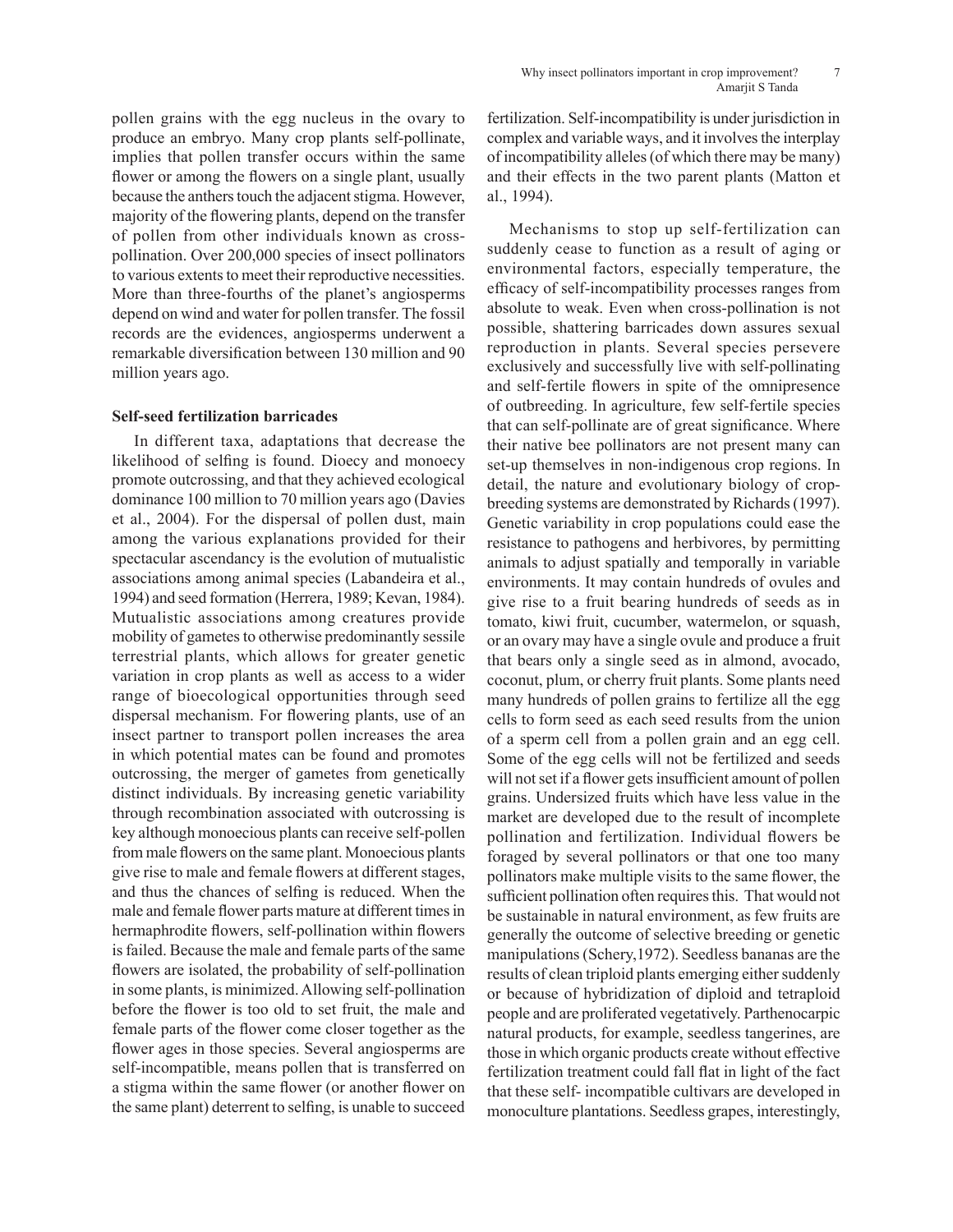are stenospermocarpic; fertilization happens, however the subsequent natural product is seedless because the immature embryo fails to develop (Schery, 1972).

#### **Bioenvironment and crop foragers**

Deguines et al., (2016) indicated that benefits from agricultural intensification may be offset by depletion in pollination services, and supports the need for an ecological intensification of agriculture through optimization of ecosystem. Flower foragers and plant interactions have been approximated to 400,000 species, exceptionally the nature of relationship between plant and pollinators differs. Though some foragers visit flowers for nectar or pollen, but all pollinators never help in pollination as they do not touch the male parts. Efficient bee pollinators often have behavioral and anatomical traits that greatly enhance the effectiveness and precision of pollen transfer (Barth 1991; Proctor et al., 1996; Lewinsohn et al., 2006). Crop pollination, in general, is a beneficial relationship for each other pollinating insects get some form of nutritional food and transfer pollen. For some flies, butterflies, birds, and bats, pollen itself is a gift, helping as the primary food necessity for bee larvae and as a rich source of protein (Roulston and Cane, 2000). Many plants offer nectar, oils, resins, fragrances, pheromone precursors, and other assets to prompt foraging and pollen dissemination (Barth, 1991; Dafni et al., 2005; Roulston and Cane, 2000; Roulston et al., 2000). Degree of interdependence differ in pollinators and flowers. Some crops rely on a single species or genus of insect pollinator, which in turn has limited sources of pollen or nectar.

The mutualism between plants in the genus *Yucca* (Agavaceae) and their pollinators, the aptly named yucca moths of the genus *Tegeticula*, is an important example of a close relationship (Pellmyr, 2003). In developing yucca seeds, adult yucca moth is the main pollinator as the main food source for the caterpillar, this relationship is 40 million years old. To gather and compact big amount of pollen grains even up to 10% of the moth's weight from yucca blossoms, female moths have tentacles, utilized for this activity. After collecting a pollen load, the moth flies off and forage at other plant, in which eggs are laid by female moth. Female transfer part of the pollen on the stigma for cross pollination and fertilization, also as a nutritious food for the offsprings, showing a unique biofloral behavioural activity. In plant-pollinator mutulism, such sterotyped associations are unusual. Similar relationships exploiting immediate opportunities are found in many cases, if not most. At least, 45 species of insects in 5 orders foraged on

*Geranium thunbergii* Sieb. et Zucc.plants in a natural environment; of these, 11 species in 3 orders worked as key pollinators (Kandori, 2002). In its native Rocky Mountains is fertilized mainly by bumble bees at heights and by flies at low altitudes (Galen et al., 1987). Plants need pollen deposit on receptive stigma to set seed and develop fruits, it is well known now in the agricultural industry for pollination process. Till the seventeenth century and even after that mechanism was recognized slowly, that the seeds are developed from the transfer of pollen on stigmatic surfaces, was not well eloquent. Sexual organs of plants are significant components of classification. The natural niche associations design a platform for the plant hybridization among closely associated crop plants. By evolving a new methodology of artificial pollination and developed the first crosshybrid from two flower species for seed development in many economic fruits, vegetables, and ornamental flowers (Mayr, 1986). A new era of experimental bee pollination biology was documented in 'The origin of species by means of natural selection or the preservation of favoured races in the struggle for life' in 1859.

### **Crop pollinators' management**

Prasifka et al. (2018) reported related difference in bee foraging with specific floral traits, measured advantages of pollinators to hybrid crops, and used genetic assets in sunflower and other plants to find markers connected with principal floral characteristics. A model for using nectar-related traits to increase flower pollinator interactions, future work to enhance pollinator rewards should enable sunflower. Management of bee pollinator species allowed for increasing crop yield and for financial gain of crops exhibition of biotic pollination techniques showed direction to significant agricultural technology, with extensive economic results (Fig. 5). Worldwide the western honey bee, *Apis mellifera* L., is the leading domesticated pollinator, for its great efficiency as a pollinator, and wax, honey producer (Delaplane and Mayer, 2000; Free, 1993;



Fig. 5. Pollinating agent's role in agricultural crop entpollinatological system (drawn A S Tanda)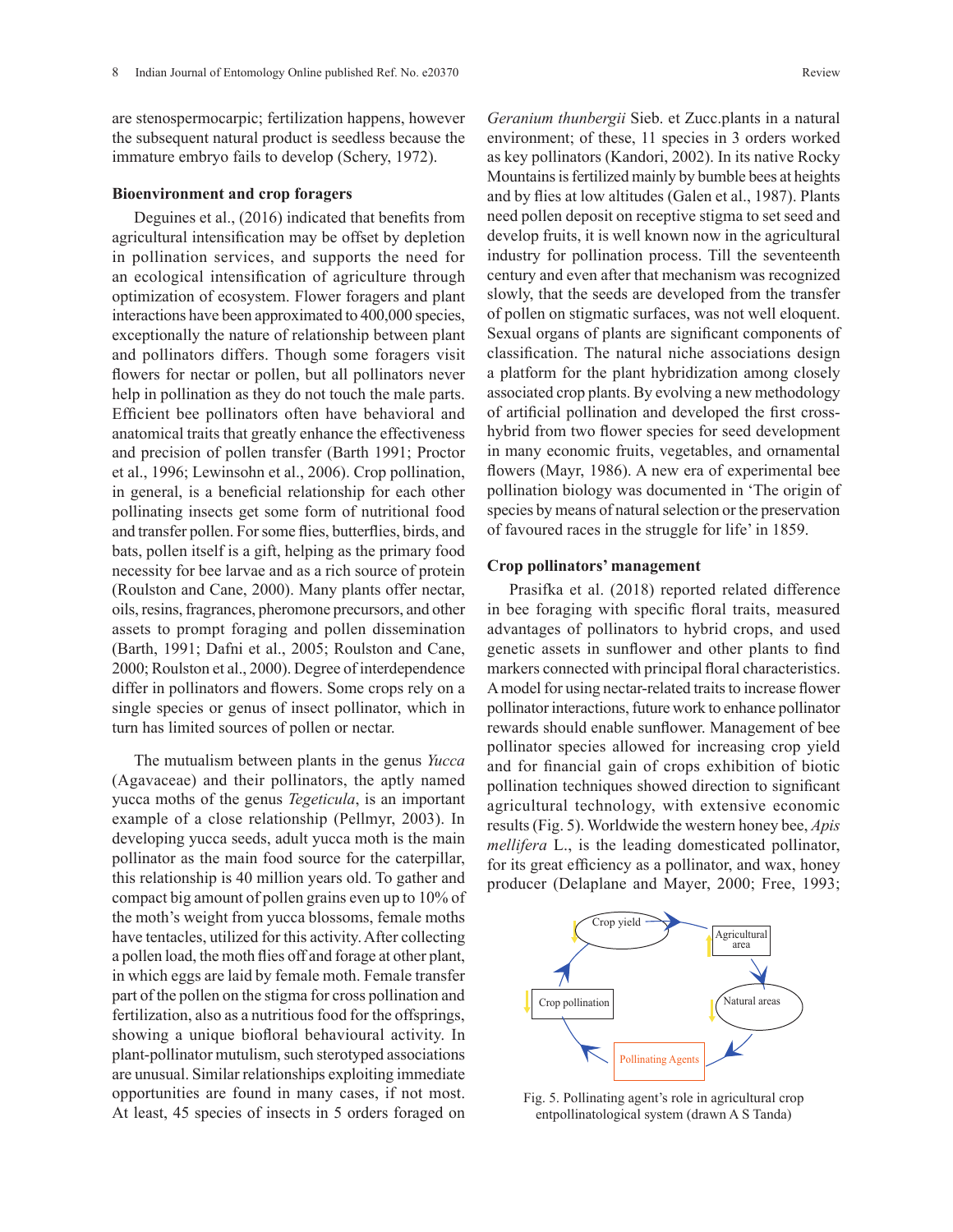Kearns et al., 1998; McGregor, 1976).

In the 1600s, first in North America with European colonists, *A. mellifera* rapidly became the key pollinator for advance agro industry, and managed hives were transferred worldwide (Sheppard, 1989). Flower pollinators for which effective management process have been evolved constitute many bumble bee species (*Bombus*), for tomato pollination in greenhouses mostly (de Ruijter, 1997; Hughes 1996; Kevan et al., 1991; Macfarlane et al., 1994; Plowright, 1996; van Heemert et al., 1990), and leafcutting bees (Megachile rotundata) (Bohart, 1972a; Frank, 2003), and in arid Pacific Northwest for alfalfa crop pollination. For alfalfa pollination, Alkali bees (*Nomia melanderi*) (Bohart, 1972a) are also used (Stephen, 2003). In the eastern United States, the Japanese horn-faced bee, Osmia cornifrons, mostly Mason bees, are domesticated in apple orchards for pollination (Batra, 1982; Bohart, 1972b), though in Japan these bees are utilized for pollinating the entire apple crop on a larger area. In the northwestern United States, *O. lignaria* is employed to pollinate apple plantations (Bosch et al., 2000; Bosch and Kemp 2002) and in eastern Canada (Sheffield, 2006) and for cherry fruit fertilization (Bosch and Kemp, 1999, 2000, 2001). For breeding this species advance procedures are available (Griffin, 1993; Torchio, 2003). For multiplication and management of various crop pollinators methods are accessible (Batra, 1994a, b; Bosch and Kemp, 2001; Free, 1970; Kevan et al., 1990; Shepherd et al., 2003; Torchio,1990, 2003). Except honey bees, for many crop pollination, more effective pollinators such as bumble bees, megachilids, and other wild bees are available (Cane, 2002; Javorek et al., 2002; Tepedino 1997). As an alternative flower pollinators *Osmia* spp. work in almond orchards (Bosch et al., 2000; Bosch and Kemp, 2000; Torchio, 2003), red raspberries and blackberries (Cane, 2005), pears (Maeta et al., 1993), blueberries (MacKenzie et al., 1997) and for sweet clover fields (Richards, 2003).

### **Commercial and ecological significance**

Agroindustry comprises one of the most important economic sectors. The yield of most crop species is boosted by bee pollination services. Pollination has both commercial and ecological importance in crop production. In the context of agriculture, pollination supplies a wide range of benefits to a broad diversity of commodities across the world. Production of the fruit itself brings about directly from the bee pollination action for fruit formation in some cases. In other cases, although pollination does not result in productivity of the produce itself, the procedures contribute production of seeds used to grow a root crop such as carrots or quality, as size of tomatoes has been linked to repeated pollination (da Silva, 2018; Tanda, 2019) (Fig. 4).

Through food chain associations there are indirect advantages there as well. Directly, an annual value of \$109 million, alfalfa seed crop is produced, along with hay valued at \$4.6 billion per year for livestock forage indirectly by bee-pollination services (Morse and Calderone, 2000). Though indirect results overemphasize the economic value of crop pollination, the findings have been utilized in many research programs. To the U.S. agriculture, annual value of honey bee pollination has been estimated at \$150 million (Rucker et al., 2005), \$1.6-5.7 billion (Southwick and Southwick, 1992), \$9 billion (Robinson et al., 1989a, b), \$14.6 billion (Morse and Calderone, 2000), and \$18.9 billion (Levin 1983). In Canada, honey bee pollination annual profits had been reported as \$443 million (Scott-Dupree et al., 1995). As alfalfa leaf cutting bees and bumble bees also pollinate crops, the role of *A. mellifera* is not distinctive. In annual bee pollination, about \$2 billion to \$3 billion benefits can be ascribed to the role of wild bees and other insect species (Losey and Vaughan, 2006; Prescott-Allen and Prescott-Allen, 1986; Southwick and Southwick, 1992).

As plant pollinators of economically significant crops, many vertebrates also work. Species utilized for timber, silk, cotton, balsa wood, and other products, depend mainly on bats for pollen transfer in tropical trees of Bombacaceae family (Bawa, 1990; Watson and Dallwitz, 1992). Also rely on bats and birds for seed fertilization-related activities which are main origin of alcoholic beverages (tequila, mescal) cacti and agaves, and several other valuable products such as sisal fibers (Arizaga and Ezcurra, 2002; Arizaga et al., 2002; Fleming et al., 2001a, b; Grant and Grant, 1979; Rocha et al., 2005; Valiente-Banuet et al., 1996; Slauson, 2000, 2001). Than estimating their economic significance in agriculture sector, the contribution of bees and natural pollinators, and forecasting the results of their deprivation are more demanding. Both the number of species engrossed and the scarcity of details obtainable for most of those species, such approximates are more intricate. Losey and Vaughan (2006) did not try to calculate a dollar value of the plant pollinators in their role to estimate the economic importance of their eco-services given by pollinators. Further for maintenance of natural crop ecosystems, it is practicable to presume that an important number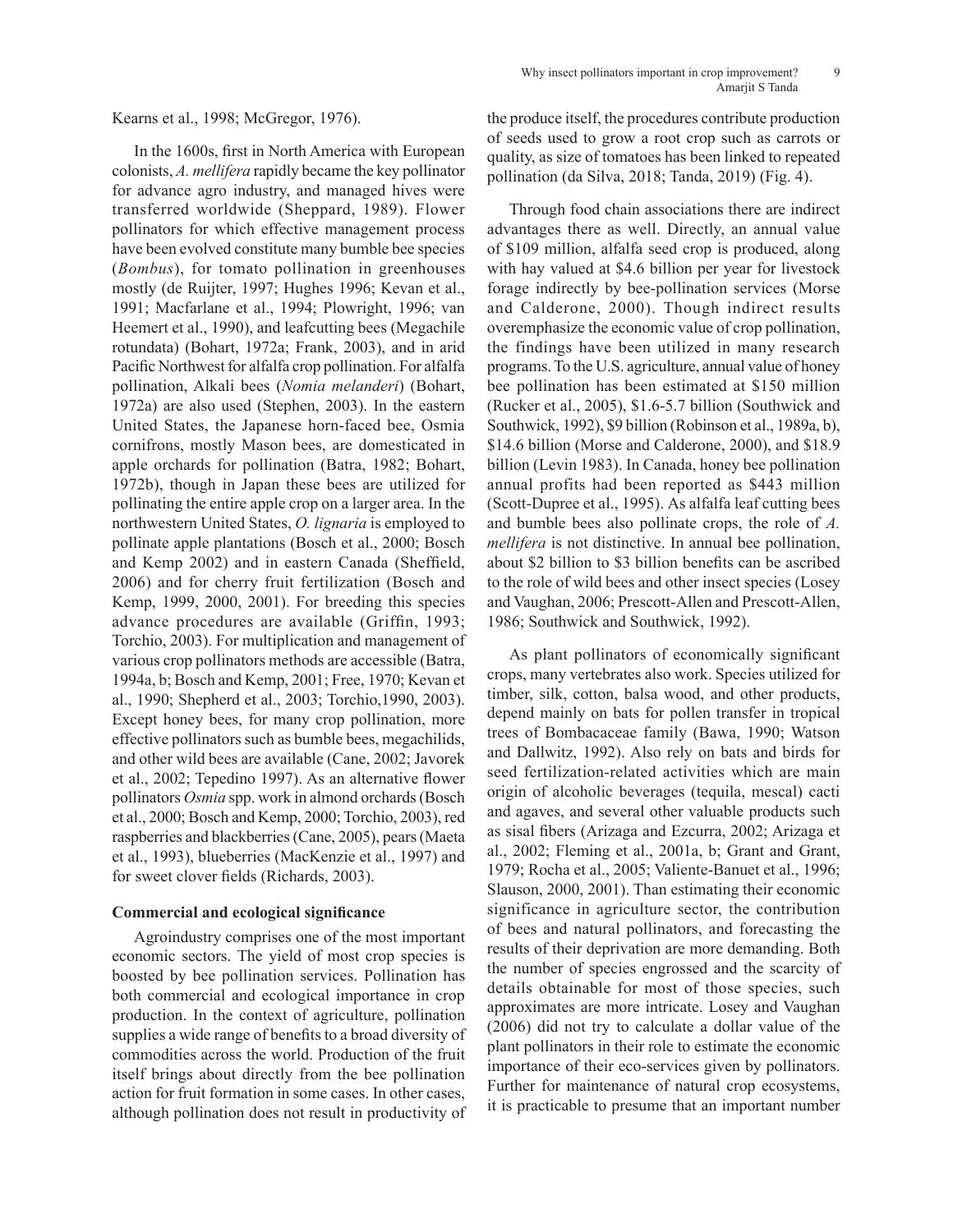of flowers in uncultivated terrestrial environment rely on bee pollinators. Valuable to humans, for example water filtration, carbon sequestration, floods and soil erosion control, all these cropping systems offer a lot of environmental jobs (Daily et al., 1997). Other than flower pollination in their immature stages, the difficulty is that crop pollinators may contribute many environmental services. The significance of these jobs is equally complicated to estimate, especially without a full understanding of all aspects of pollinators' biological systems. Honey bee (*A. mellifera*) is the main pollinator that applies a strong effect on its population through their enlarged phenotypes that connects to disease resistance traits (Easton-Calabria et al., 2019). Honey bees confirm resistance to pathogens and pests in its enlarged phenotypes such as honey, propolis, venom, beeswax, bee bread and royal jelly etc. To show antipathogenic properties and to play as a hive level defensive tool against diseases, each of these enlarged phenotypes have proved.

#### **Crop pollination catastrophes**

About one million species now face extinction, according to a major new UN report. Scientists warn that this is not only a crisis for nature, but for humanity all over the world (Howard and Johnson, 2019). Why they so feared are and what does it mean for our life systems? Localized bee population diminishing and a global decrease in the number and survival of insect pollinating agent, the concept of a pollinator crisis contributing to trophic collapse (Dobson et al., 2006) was noted in 1990s. About this crucial crop pollinator, big losses in honey bee colonies were found in the United States (Watanabe, 1994). As a fundamental ecoservice system a stress on insect pollination (Daily et al., 1997) brought about an outburst of interest in the international policy arena (Allen-Wardell et al., 1998; Costanza et al., 1997; Eardley et al., 2006). In conservation of biodiversity, the science of insect pollination ecology and floral biology has now been well established. Worldwide scientists and agriculturists were worried about a decline of bee pollinators and ill effects on biodiversity globally occurring in the mid-1990s. In 2000, at the Fifth Meeting of the Conference of Parties (COP) of the Convention on Biological Diversity (CBD) to establish an International Initiative for the Conservation and Sustainable use of pollinators (also referred to as the International Pollinators Initiative, or IPI), concerned policymakers. Within the program of work on agricultural biodiversity to encourage coordinated program globally Fifth Meeting of the Conference of Parties (COP) contemplated this to be an alternate initiative, and appealed for the development of an Action Plan for the IPI. In 2002, Action Plan developed on the São Paulo Declaration on Pollinators recommendations was embraced at COP 6 (decision VI/5). All the conservationists, growers, landscape architects, town planners and other stakeholders are required to follow policy designers and perform for the significance of crop pollinators and sustainability of biodiversity around the world (Eardley et al., 2006; Howard and Johnson, 2019).

## **Conclusions: Challenges and threats**

To conclude, bees are well established as efficient crop pollinators, domesticated bumble bees and solitary bees are also important for the prosperous fertilization of many crop plants, while native bees offer a voluntary service. For the conservation of wild flora, insect pollination is significant for natural ecosystem sustainability. It is very complicated to understand the history of insect pollination or entpollinatology, bee behaviour and their management for crop pollination services. Bees perform a big job in the agro-ecosystem resilience, though they are little in size. Of a big mutual connection between humans and the natural environment, the relationship between bees and humankind is figurative. The role of insect pollinator's attempt;

- To fill the gap by offering the evaluative analysis of different management strategies in agriculture sustainability and environment protection
- Pollination needs of various field crops in enhancing quality and quantity
- Why insect pollinators or entpollinatology important in crop improvement programs?
- Global agro industry in the absence of bee pollinators
- Insect pollination in hybrid seed production system of entomophilous crops
- Sustainability of natural bio-ecosystem
- Improvement in pollinators density and diversity boosting crop yields
- Current threats to pollinator populations and sustainable food productivity
- Overuse of insecticides and safety to flower foragers
- Crop pollinators, conservation and strategies
- Importance of non-insect pollinators in crop improvement
- Important issues and future of entpollinatology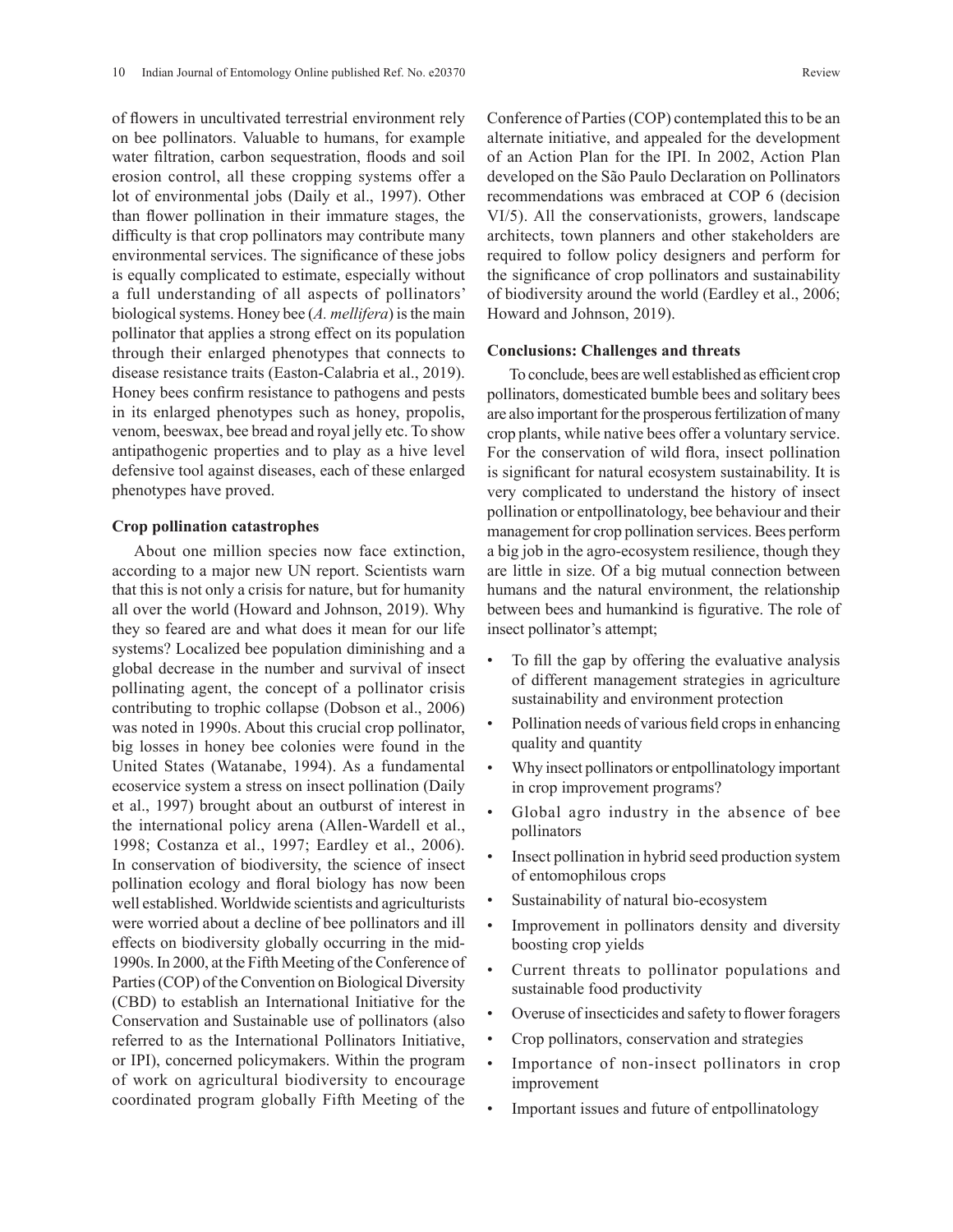- New advances in pollination materially engineered artificial pollinators
- Assessment of pollinators, bee management and crop services
- Adaptive management of crop plants and wildlife
- How pollination biotechnology may be mainstreamed into policy decisions for global food sustainability.

#### **REFERENCES**

- Aizen M, Harder L D. 2009. The global stock of domesticated honey bees is growing slower than agricultural demand for pollination. Current Biology 19: 915-918.
- Aizen M, Garibaldi L, Cunningham S, Klein A. 2008. Long-term global trends in crop yield and production reveal no current pollination shortage but increasing pollinator dependency. Current Biology 18: 1572-1575.
- Arizaga S, Ezcurra E. 2002. Propagation mechanisms in *Agave macroacantha* (Agavaceae), a tropical arid-land succulent rosette. American Journal of Botany 89: 632-641.
- Arizaga S, Ezcurra E, Peters E, de Arellano F R, Vega E. 2002. Pollination ecology of *Agave macroacantha* (Agavaceae) in a Mexican tropical desert. I. Floral biology and pollination mechanisms. American Journal of Botany 87:1004-1010.
- Baker H G.1975. Sugar concentrations in nectars from hummingbird flowers. Biotropica 7: 37-41
- Barnett E A, Charlton A J, Fletcher M R. 2007. Incidents of bee poisoning with pesticides in the United Kingdom, 1994-2003. Pest Management Science 63: 1051-1057.
- Barth F G. 1991. Insects and flowers: the biology of a partnership (trans: Biederman-Thorson MA). Princeton University Press, Princeton. 408 pp.
- Batra S W T 1982. The horn faced bee for efficient pollination of small farm orchards. research for small farms. In: Kerr WH and Knutson LV (eds) Research for small farm, USDA Miscellaneous Publication 1422. 116-120 pp.
- Batra S W T 1994a. *Anthophora plumipes villosula Sm*. (Hymenoptera: Anthophoridae), a man- ageable Japanese bee that visits blueberries and apples during cool, rainy, spring weather. Proceedings of the Entomological Society of Washington 96: 98-119.
- Batra S W T 1994b. Diversify with pollen bees. American Bee Journal 134: 591-593.
- Bawa K S 1990. Plant-pollinator interactions in tropical rain forests. Annual Review of Ecology, Evolution, and Systematics 21: 399-422
- Bartomeus I, Dicks, L V. 2019. The need for coordinated transdisciplinary research infrastructures for pollinator conservation and crop pollination resilience. Environmental Research Letters. doi:10.1088/1748-9326/ab0cb5.
- Bohart G E 1972a. Management of wild bees for the pollination of crops. Annual Review of Entomology 17: 287-312.
- Bohart G E 1972b. Management of habitats for wild bees. Proceedings. Tall timbers conference on ecological animal control by habitat management no. 3, Tallahassee. 253-266 pp.
- Bosch J, Kemp W P. 1999. Exceptional cherry production in an orchard pollinated with blue orchard bees. Bee World 80(4): 163-173.
- Bosch J, Kemp W P. 2000. Development and emergence of the

orchard pollinator *Osmia lignaria* (Hymenoptera: Megachilidae). Environmental Entomology 29: 8-13.

- Bosch J, Kemp W P. 2001. How to manage the blue orchard bee as an orchard pollinator. Sustainable agriculture network handbook series book 5. National Agricultural Library, Beltsville. 88 pp.
- Bosch J, Kemp W P 2002. Developing and establishing bee species as crop pollinators: the example of *Osmia* spp. (Hymenoptera: Megachilidae) and fruit trees. Bulletin of Entomological Research 92(1): 3.
- Bosch J, Kemp W P, Peterson S S. 2000. Management of *Osmia lignaria*  (Hymenoptera: Megachilidae) populations for almond pollination: methods to advance bee emergence. Environmental Entomology 29(5): 874-883.
- Bromenshenk J J, Smith G C, Smith G C, Watson V J. 1995. Assessing ecological risks in terrestrial systems with honey bees. Butterworth F M (ed.). Biomonitors and biomarkers as indicators of environmental change. Plenum Press, New York. 9-30 pp.
- Bromenshenk J J, Henderson C B, Seccomb R A, Rice S D, Etter R T, Bender S F A, Rodacy P J, Shaw Wilson J J. 2003. Can honey bees assist in area reduction and landmine detection? Journal Mine Action 7(3): 24-27.
- Buchmann S L, Nabhan G P. 1996. The forgotten pollinators. Island Press, Washington, DC.
- Cane J H. 2002. Pollinating bees (Hymenoptera: Apiformes) of U.S. alfalfa compared for rates of pod and seed set. Journal of Economic Entomology 95(1): 22-27.
- Cane J H. 2005. Pollination potential of the bee *Osmia aglaia* for cultivated red raspberries and blackberries (Rubus: Rosaceae). HortScience 40(6): 1705-1708.
- Charlesworth D, Charlesworth B 1987. Inbreeding depression and its evolutionary consequences. Annual Review of Ecology, Evolution, and Systematics 18: 237-268.
- Costanza R, d'Arge R, de Groot R, Farber S, Grasso M, Hannon B, Limburg K, Naeem S, O'Neill RV, Paruelo J, Raskin R G, Sutton P, van den Belt M. 1997. The value of the world's ecosystem services and natural capital. Nature 387: 253-260.
- Crane E. 1983. The archaeology of beekeeping. Duckworth, London, Crane E (1990). Bees and beekeeping. Comstock, Ithaca. 260 pp.
- Crane E. 1999. The world history of beekeeping and honey hunting. Routledge, London.
- Dafni A, Kevan P G, Husband B (eds) 2005. Practical pollination biology. Enviroquest Ltd., Cambridge.
- Daily G C, Matson P A, Vitousek PM 1997. Ecosystem services supplied by soil. In: Daily G (ed) *Nature*'s services: societal dependence on natural ecosystems. Island Press, Washington DC. pp. 113-132.
- da Silva J G. 2018. Why bees matter. The importance of bees and other pollinators for food and agriculture. fao.org. First observance of world bee day. 20 May Žirovnica, Republic of Slovenia.
- Davies T J, Barraclough T G, Chase M W, Soltis P S, Soltis D E, Savolainen V. 2004. Darwin's abominable mystery: insights from a supertree of the angiosperms. Proceedings of the National Academy of Sciences USA 101(7): 1904-1909.
- Dedej S, Delaplane K S, Scherm H. 2004. Effectiveness of honey bees in delivering the biocontrol agent *Bacillus sutilis* to blueberry flowers to suppress mummy berry disease. Biological Control 31: 422-427.
- Delaplane K S, Mayer D F. 2000. Crop pollination by bees. CAB International, Oxon.
- Deguines N, Jono C, Baude M, Henry M, Julliard R, Fontaine, C. 2016. Large-scale trade-off between agricultural intensification and crop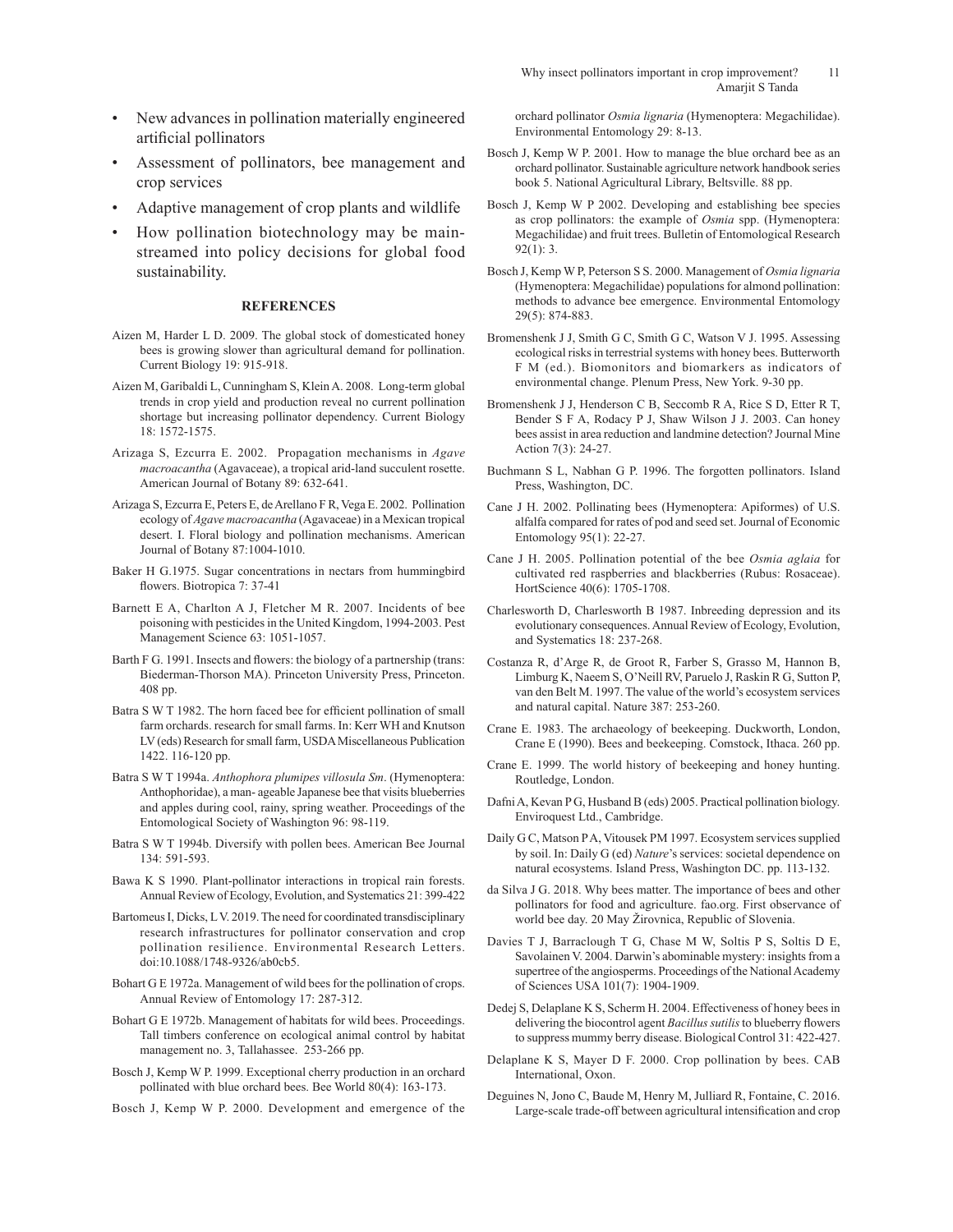pollination services. Frontiers in Ecology and the Environment 12: 212-217.

- Dias B S F, Raw A, Imperatri-Fonseca V L. 1999. International pollinators initiative: the Sao Paulo declaration on pollinators. Report on the recommendations of the workshop on the conservation and sustainable use of pollinators in agriculture with emphasis on bees, Brazilian Ministry of the Environment, Brazil. 79 pp.
- Dobson A, David L D, Alder J, Cumming G S, Keymer J, McGlade J, Mooney H, Rusak J A, Sala O, Wolters V, Wall D, Winfree R, Xenopoulos M A. 2006. Habitat loss, trophic collapse, and the decline of ecosystem services. Ecology 87(8): 1915-1924.
- Eardley C, Roth D, Clarke J, Buchman S, Gemmill B (eds). 2006. Pollinators and pollination: a resource book for policy and practice. African Pollinator Initiative, Pretoria. 77 pp.
- Easton-Calabria A, Demary K C, Oner N J. 2019. Beyond Pollination: Honey Bees (*Apis mellifera*) as Zootherapy Keystone Species. Frontiers in Ecology and Evolution 6: 161. https://www.frontiersin. org/article/10.3389/fevo.2018.00161
- Estes J, Bonnie B, Amos J, Sullivan R. 1983. Pollination from two perspectives: the agricultural and biological sciences. Jones C E, Little R J (eds). The handbook of experimental pollination biology. van Nostrand Reinhold, New York. 173-183 pp.
- FAO. 2018. The Beeconomy: Economics and insect pollination. Biodiversity. April 27, https://modernag.org/biodiversity/ beeconomy-economic-value-pollination/
- Fleming T H, Sahley C T, Holland J N, Nason J D, Hamrick J L. 2001a. Sonoran desert columnar cacti and the evolution of generalized pollination systems. Ecological Monographs 71: 511-530.
- Fleming T H, Tibbitts T, Petryszyn Y, Dalton V. 2001b. Current status of pollinating bats in the southwestern United States. In: O'Shea T, Bogan M (eds) Monitoring bat populations in the United States. U.S. Geological Survey, Fort Collins.
- Frank G (ed.) 2003. Alfalfa seed and leafcutter bee production and marketing manual. brooks.
- Irrigated Alfalfa Seed Producers Association, Alberta. 160 pp.
- Free J B. 1993. Insect pollination of crops, 2nd edn. Academic Press, San Diego. 684 pp.
- Galen C, Zimmer K A, Newport M E. 1987. Pollination in floral scent morphs of *Polemonium viscosuma* mechanism for disruptive selection on flower size. Evolution 41: 599-606.
- Grant V, Grant K A. 1979. The pollination spectrum in the southwestern American cactus flora. Plant Systematics and Evolution 133: 29-37.
- Griffin B L. 1993. The orchard mason bee. Knox Cellars Publishing, Bellingham, Washington DC.
- Herrera C M. 1989. Seed dispersal by animals: a role in angiosperm diversification? American Naturalist 133: 309-322.
- Howard E, Georgie J. 2019. We are losing the web of life': why the global nature crisis is as dangerous as climate change. https://unearthed. greenpeace.org/2019/05/06/nature-crisis-biodiversity-dangerousclimate-change-extinction/
- Hughes M J. 1996. Commercial rearing of bumble bees. Matheson A (ed). Bumble bees for pleasure and profit. International Beekeeper Research Association, Cardiff. 40-47 pp.
- Javorek S K, Mackenzie K E, Vander-Kloet S P. 2002. Comparative pollination effectiveness among bees (Hymenoptera: Apoidea) on lowbush blueberry (Ericaceae: *Vaccinium angustifolium*). Annals of the Entomological Society of America 95(3): 345-351.
- Kandori I. 2002. Diverse visitors with various pollinator importance and temporal change in the important pollinators of *Geranium*

*thunbergii* (Geraniaceae). Ecological Research 17(3): 283-294.

- Karise R. 2007. Foraging behaviour and physiology of bees: impact of insecticides. Ph D thesis, Estonian University of Life Sciences, Tartu, Estonia. 1-123 pp.
- Kearns C A, Inouye D W, Waser N M. 1998. Endangered mutualisms: the conservation of plant- pollinator interactions. Annual Review of Ecology, Evolution, and Systematics 29: 83-112.
- Kevan P G. 1984. Pollination by animals and angiosperm biosystematics. Grant W F (ed) Plant biosystematics. Academic, Toronto. 271-292 pp.
- Kevan P G, Clark E A, Thomas V G. 1990. Insect pollinators and sustainable agriculture. American Journal of Alternative Agriculture 5: 13-22.
- Kevan P G, Straver W A, Offer M, Laverty T M. 1991. Pollination of greenhouse tomatoes by bumble bees in Ontario. Proceedings of the Entomological Society of Ontario 122: 15-19.
- Kevan P G, Shipp V L, Kapongo J P, Al-mazra'awi M S. 2005. Bee pollinators vector biological control agents against insect pests of horticultural crops. Guerra-Sanz M, Roldán Serrano A, Mena Granero A (eds). First short course on pollination of horticulture plants. CIFA, La Mojonera, Spain. 77-95 pp.
- Klatt B K, Holzschuh A, Westphal C. 2013. Bee pollination improves crop quality, shelf life and commercial value. Proceedings of the Royal Society B: Biological Sciences 2013; 281(1775): 20132440. Published 2013 Dec 4. doi:10.1098/rspb.2013.2440
- Klein A M, Vaissiere B E, Cane J H, Steffan-Dewenter I, Cunningham S A, Kremen C, Tscharntke T. 2007. Importance of pollinators in changing landscapes for world crops. Proceedings of the Royal Society B: Biological Sciences 274: 303-313.
- Knuth P. 1912. Handbook of flower pollination, vol 2 (trans: Ainsworth Davis J R). Clarendon Press, Oxford.
- Kovach J, Petzoldt R, Harman G E 2000. Use of honey bees and bumble bees to disseminate *Trichoderma harzianum* 1295-22 to strawberries for *Botrytis* control. Biological Control 18: 235-242.
- Kremen C, Williams N M, Aizen M A, Gemmill-Herren B, LeBuhn G. 2004. The area requirements of an ecosystem service: crop pollination by native bee communities in California. Ecology Letters 7: 1109-1119.
- Kremen C, Williams N M, Aizen M A, Gemmill-Herren B, LeBuhn G. 2007. Pollination and other ecosystem services produced by mobile organisms: a conceptual framework for the effects of land-use change. Ecology Letters 10: 299-314.
- Labandeira C C, Dilcher D L, Davis D R, Wagner D L. 1994. Ninety-seven million years of angiosperm-insect association: paleobiological insights into the meaning of coevolution. Proceedings of the National Academy of Sciences USA 91: 12278-12282.
- Levin M D. 1983. Value of bee pollination to U.S. agriculture. Bulletin of the Entomological Society of America 29: 59-51.
- Lewinsohn T M, Prado P I, Jordano P, Bascompte J, Olesen J M. 2006. Structure in plant-animal interaction assemblages. Oikos 113: 174-184.
- Losey J E, Vaughan M. 2006. The economic value of ecological services provided by insects. Bioscience 56: 311-323.
- Macfarlane R P, Patten K D, Royce L A, Wyatt B K W, Mayer D F. 1994. Management potential of sixteen North American bumble bee species. Melanderia 50: 1-12.
- MacKenzie K E, Javorek S, Richards K W. 1997. The potential of alfalfa leafcutter bees (*Megachile rotundata* L.) as pollinators of cranberry (*Vaccinium macrocarpon* Aiton). Acta Horticulturae 437: 345-351.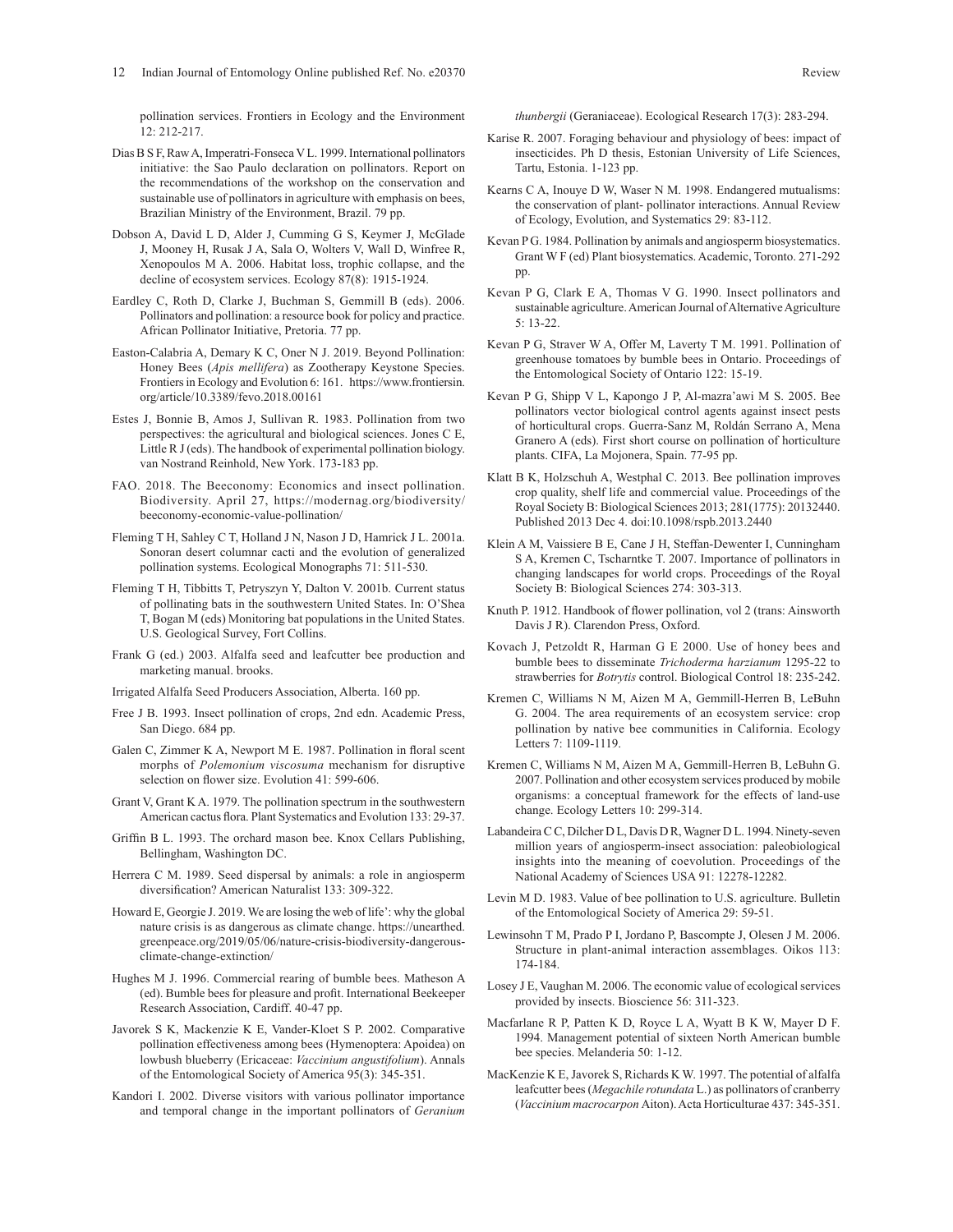- Maeta Y, Goukon K, Tezuka T. 1993. Utilization of *Osmia cornifrons*  as a pollinator of Japanese pears (Hymenoptera, Megachilidae). Chugoku Kontyu 7: 1-12.
- Mayr E. 1986. Joseph Gottlieb Köreuter's contributions to biology. Osiris 2(2): 135-176.
- McGregor S E. 1976. Insect pollination of cultivated crop plants. USDA Handbook 496. Department of Agriculture, Agricultural Research Service, Washington DC. 411 pp.
- Molnar S. 2004. Plant reproductive systems. http://www.geocities.com/ we\_evolve/Plants/ breeding\_sys.html. Accessed 10 Mar 2006.
- Morse R A, Calderone N W 2000. The value of honey bees as pollinators of U.S. crops in 2000. Bee Culture 128(3): 1-15.
- Nabhan G P, Buchmann S L. 1997. Pollination services: biodiversity's direct link to world food stability. Daily G C (ed). Nature's services: societal dependence on natural ecosystems. Island Press, Washington DC. 133-150 pp.
- Prasifka J R, Mallinger R E, Portlas Z M. 2018. Using nectar-related traits to enhance crop-pollinator interactions. Frontiers in Plant Science 2018; 9: 812. Jun 18. doi:10.3389/fpls.2018.00812
- Pellmyr O. 2003. Yuccas, yucca moths, and coevolution: a review. Annals of the Missouri Botanical Garden 90: 35-55.
- Plowright C. 1996. Bumble bee rearing. Melissa 9: 10-12.
- Prescott-Allen C, Prescott-Allen R. 1986. The first resource: wild species in the North American economy. Yale University Press, New Haven. 529 pp.
- Proctor M, Yeo P, Lack A. 1996. The natural history of pollination. Timber Press, Portland Rathcke B J, Jules E S 1993. Habitat fragmentation and plant-pollinator interactions*:* from specialization to generalization. Waser N, Ollerton J (eds). The University of Chicago Press, Chicago and London. 173-199 pp.
- Renner S S. 1988. Effects of habitat fragmentation on plant-pollinator interactions in the tropics. Newbery D M, Prins H H T, Brown N D (eds). Dynamics of tropical communities. Blackwell Science, Oxford. 339-360 pp.
- Richards A J. 1997. Plant breeding systems, 2nd edn. Garland Science, London
- Richards K W. 2003. Potential use of the alfalfa leafcutter bee *Megachile rotundata* to pollinate sweet clover. Journal of Apicultural Research 42(1/2): 21-24.
- Robinson W S, Nowogrodzki R, Morse R A. 1989a. The value of honey bees as pollinators of U.S. crops. Part I of a two-part series. American Bee Journal 129: 411-423.
- Robinson W S, Nowogrodzki R, Morse R A. 1989b. The value of honey bees as pollinators of U.S. crops. Part II of a two-part series. American Bee Journal 129: 477-487.
- Rocha M, Valera A, Eguiarte L E. 2005. Reproductive ecology of five sympatric *Agave littaea*(Agavaceae) species in Central Mexico. American Journal of Botany 92: 330-341.
- Roubik D W (ed). 1995. Pollination of cultivated plants in the tropics. Food and Agriculture Organization Agricultural Services Bulletin 118, Rome. 196 pp.
- Roulston T H, Cane J H. 2000. Pollen nutritional content and digestibility for animals. Plant Systematics and Evolution 222(1-4): 187-209.
- Roulston T H, Cane J H, Buchmann S L. 2000. What governs the protein content of pollen grains: pollinator preferences, pollen-pistil interactions, or phylogeny? Ecological Monographs 70: 617-643.
- Rucker R R, Thurman W N, Burgett M. 2005. Internalizing reciprocal benefits: the economics of honeybee pollination markets. North Carolina State University, Department of Agricultural and

Resource Economics, Raleigh, NC, Unpublished manuscript http://legacy.ncsu.Âedu:8020/classes/ecg701001/personal/ Internalization\_of\_Reciprocal\_Benefits-full\_March\_2005.pdf. Accessed 6 Mar 2005.

- Schery R W. 1972. Plants for man, 2nd edn. Prentice-Hall, Englewood Cliffs NJ.
- Scott-Dupree C, Winston M, Hergert G, Jay S C, Nelson D, Gates J, Termeer B, Otis G. 1995. A guide to managing bees for crop pollination. Canadian Association of Professionals Apiculturists. Canadian Department of Agriculture, Aylesford. 41 pp.
- Shepherd M D, Buchmann S L, Vaughan M, Black S H. 2003. Pollinator conservation handbook: a guide to understanding, protecting, and providing habitat for native pollinator insects. The Xerces Society in association with the bee works. The Xerces Society, Portland. 45 pp.
- Slauson L A. 2000. Pollination biology of two chiropterophilous agaves in Arizona. American Journal of Botany 87: 825-836.
- Slauson L A. 2001. Insights on the pollination biology of *Agave*  (Agavaceae). Haseltonia 8: 10-23.
- Southwick E E, Southwick L Jr. 1992. Estimating the economic value of honey bees (Hymenoptera: Apidae) as agricultural pollinators in the United States. Journal of Economic Entomology 85: 621-633.
- Steffan-Dewenter I, Westphal C. 2008. The interplay of pollinator diversity, pollination services and landscape change. Journal of Applied Ecology 45: 737-741.
- Stephen W P. 2003. Solitary bees in North American agriculture: a perspective. Strickler K V, Cane J H (eds). For non-native crops, whence pollinators of the future? Thomas Say Publications in Entomology, Entomological Society of America, Lanham. 41-66 pp.
- Tanda A S. 2021. Insect pollinators matter in sustainable world food production. Indian Journal of Entomology (Accepted).
- Tanda A S. 2020a. Biogenetic engineering in developing insect resistant crops: constraints and applications. 5th Edition. Global congress on plant biology and biotechnology (GPB 2020)' during November 11-13, 2020 at Valencia, Spain.
- Tanda A S. 2020b. An Assessment of honey bee (*Apis mellifera*) foraging activity and pollination efficacy in Australian raspberry *Rubus parvifolius* at Rose hill. Australian Journal of Entomology (submitted).
- Tanda A S. 2020c. Entpollinatology is for sustainable Agroecosystems and Global Agroindustry. Indian Journal of Entomology (submitted).
- Tanda A S. 2019. Entomophilous crops get better fruit quality and yield: An appraisal. Indian Journal Entomology 81(2): 227-234.
- Tanda A S, Goyal N P. 1979. Insect pollination in Asiatic cotton (Gossypium arboreum). Journal of Apicultural Research 18(1): 64-72.
- Tepedino V J. 1997. A comparison of the alfalfa leaf cutting bee (*Megachile rotundata*) and the honey bee (*Apis mellifera*) as pollinators for hybrid carrot seed in field cages. Richards K W (ed). Proceedings. 7th International symposium on pollination, Lethbridge, Alberta. International Society for Horticultural Science, Leiden, the Netherlands. 457-461 pp.
- Torchio P F. 1990. Diversification of pollination strategies for U.S. crops. Environmental Entomology 19(6): 1649-1656.
- Torchio P F. 2003. The development of *Osmia lignaria* Say (Hymenoptera: Megachilidae) as a managed pollinator of apple and almond crops: a case history. Strickler K, Cane J H (eds). For nonnative crops, whence pollinators of the future? Proceedings, Entomological Society of America. Thomas Say Publications in Entomology, Lanham. 67-84 pp.